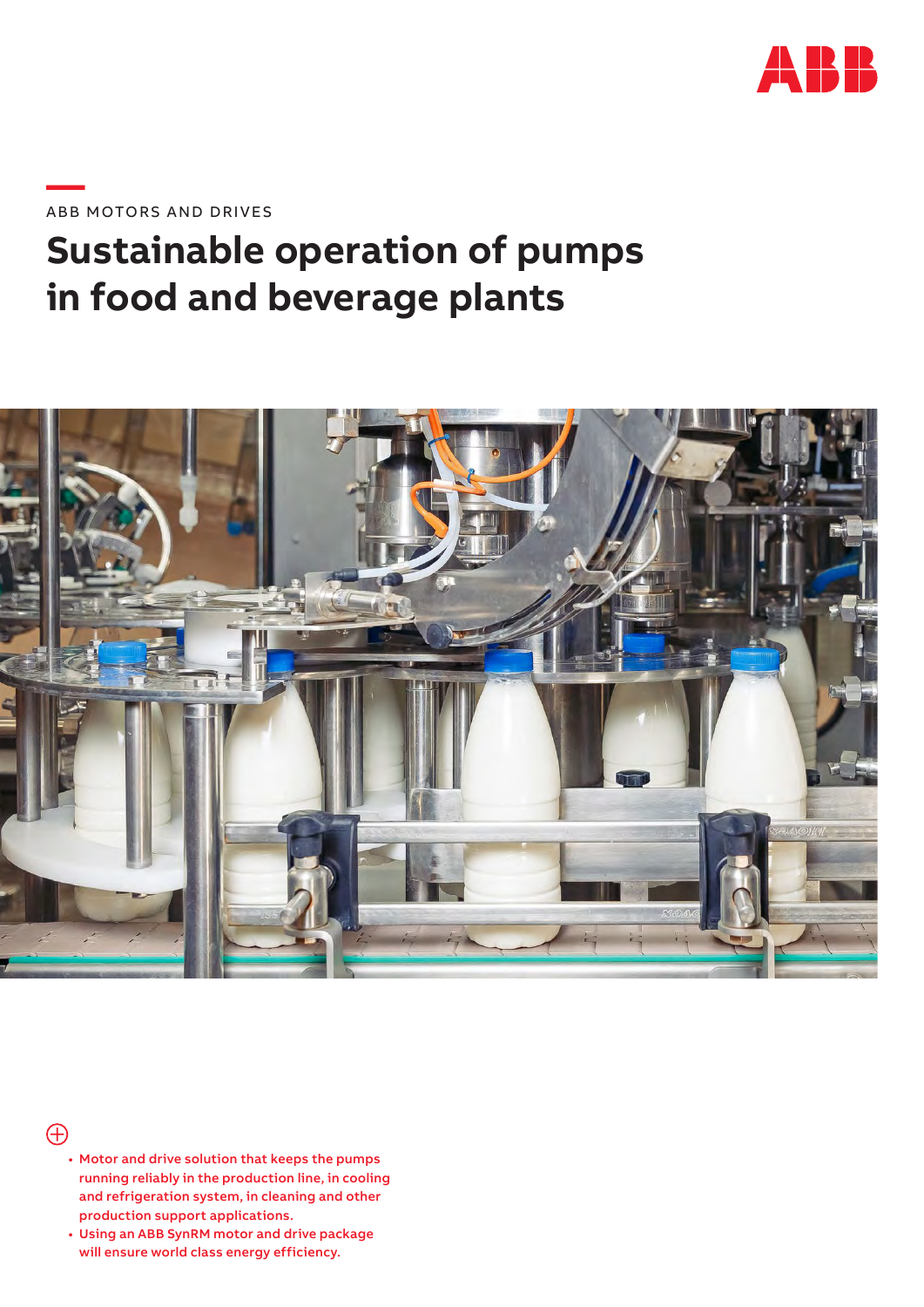# **— Sustainability. Reliability. Quality. Efficiency. Everything counts.**

Pumps are everywhere in a food and beverage plant. Our motor and drive solutions will keep your pumps operating reliably while ensuring high quality products and saving energy.

One stop shop Highest efficiency available with the SynRM and drive package from one supplier.

### Reliable pumping

You can depend on ABB drives and motors to keep your pumps running, day after day. SynRM motors run with lower bearing and winding temperatures, which further increases reliability.

## Efficient pumping

The combination of IE5 SynRM technology with variable speed drive control offers the highest package efficiency over the speed range. Compared to a conventional AC motor and drive, you can achieve a 10% reduction in energy consumption from the package. As a result the payback time for the SynRM solution could be less than one year.

## Quality pumping

Our drives anti-cavitation software extends the pump's lifetime and secures the process by detecting cavitation, and if needed corrects the motor speed smoothly to ensure optimal process and liquid flow.

### High productivity

The drive features soft pipe filling function, enabling a smooth build up of pressure and flow in the pipes, thus increasing the lifetime of piping and pump systems by avoiding pressure peaks and allowing faster pumping.





**We have a portfolio of global services to meet your needs**

No matter where your pump is installed or used, our wide service partner network provides global support available locally. From recovery services to performance improvement services, we can make the difference for you every day by keeping your operations running profitably, safely, and reliably. Our domain expertise is strengthened by a service offering tailored to your needs and delivered through the ABB Motion OneCare agreement.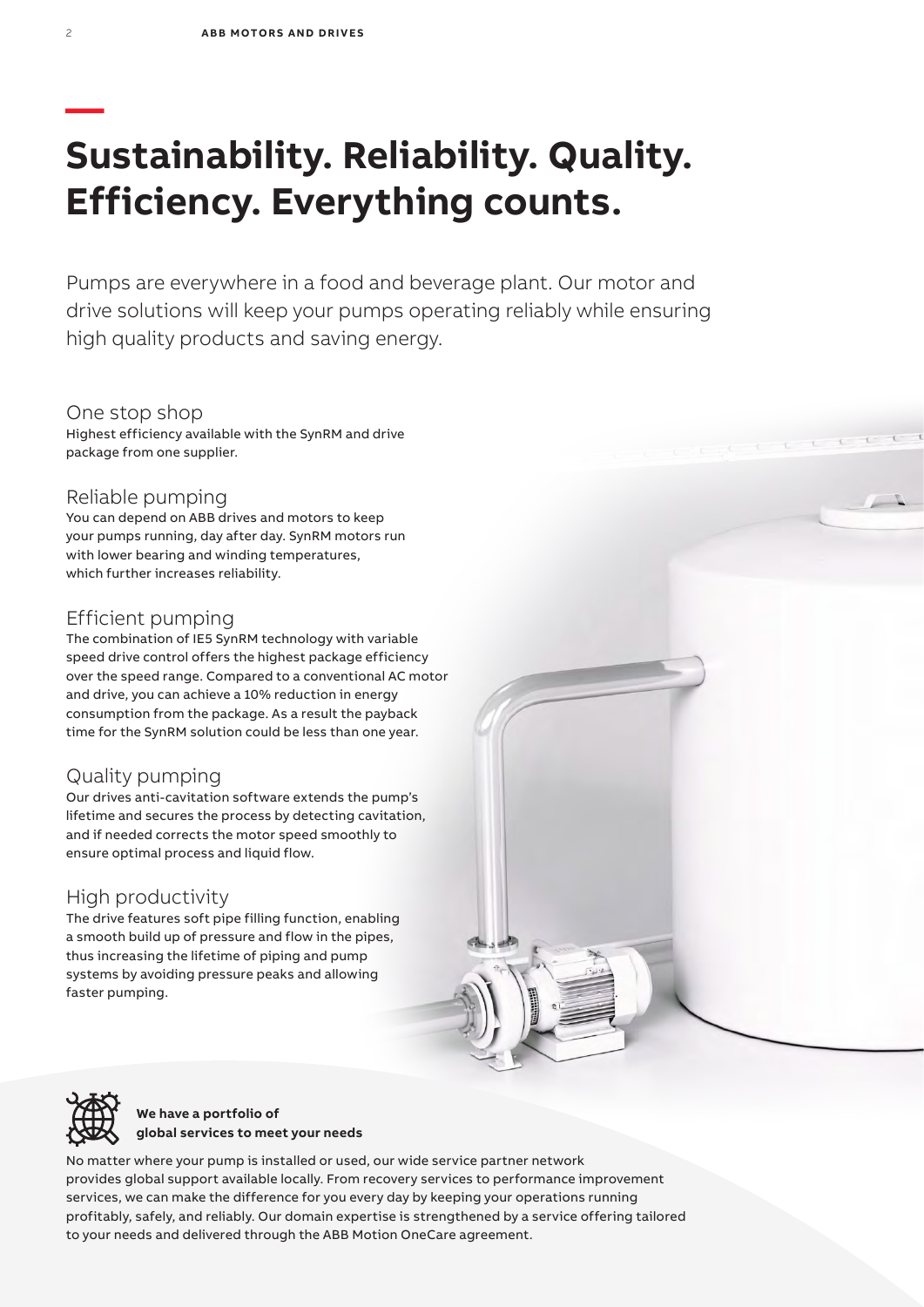

— ABB offers a broad portfolio of motors for the food and beverage industry that will help you achieve better efficiency and reliability.

#### **IE5 Synchronous Reluctance Motors (SynRM)**

- Very high efficiency up to IE5 reduces energy consumption and emissions
- Lower winding and bearing temperatures mean improved reliability and longer lifetime
- Enables higher quality pumping through accurate speed and torque control
- Quiet operation reduces noise in the plant for a better working environment
- Available in the power range 5.5-315 kW, IEC frame sizes 132-315
- Magnet free rotor increases reliability and reduces need for service



ABB general purpose and industrial drives are part of the all-compatible family, which enable a more efficient operation, extension of the equipment lifetime, and cost savings.

- Drives available with IP21 and IP55 protection class
- Reduced harmonics based on internal choke
- EMC level C2 due to built-in EMC filter
- Safe torque off (SIL 3/PL e) function ensures machine, production and personnel safety
- Compact design for easy installation, commissioning, and maintenance
- State-of-the-art assistant control panel, up to 20 different languages with help functions
- Primary settings and control macros for fast commissioning of the product
- Wide range of fieldbus adapters enables connectivity with all major automation networks
- Bluetooth capability and mobile app to connect and control drives that are difficult to access